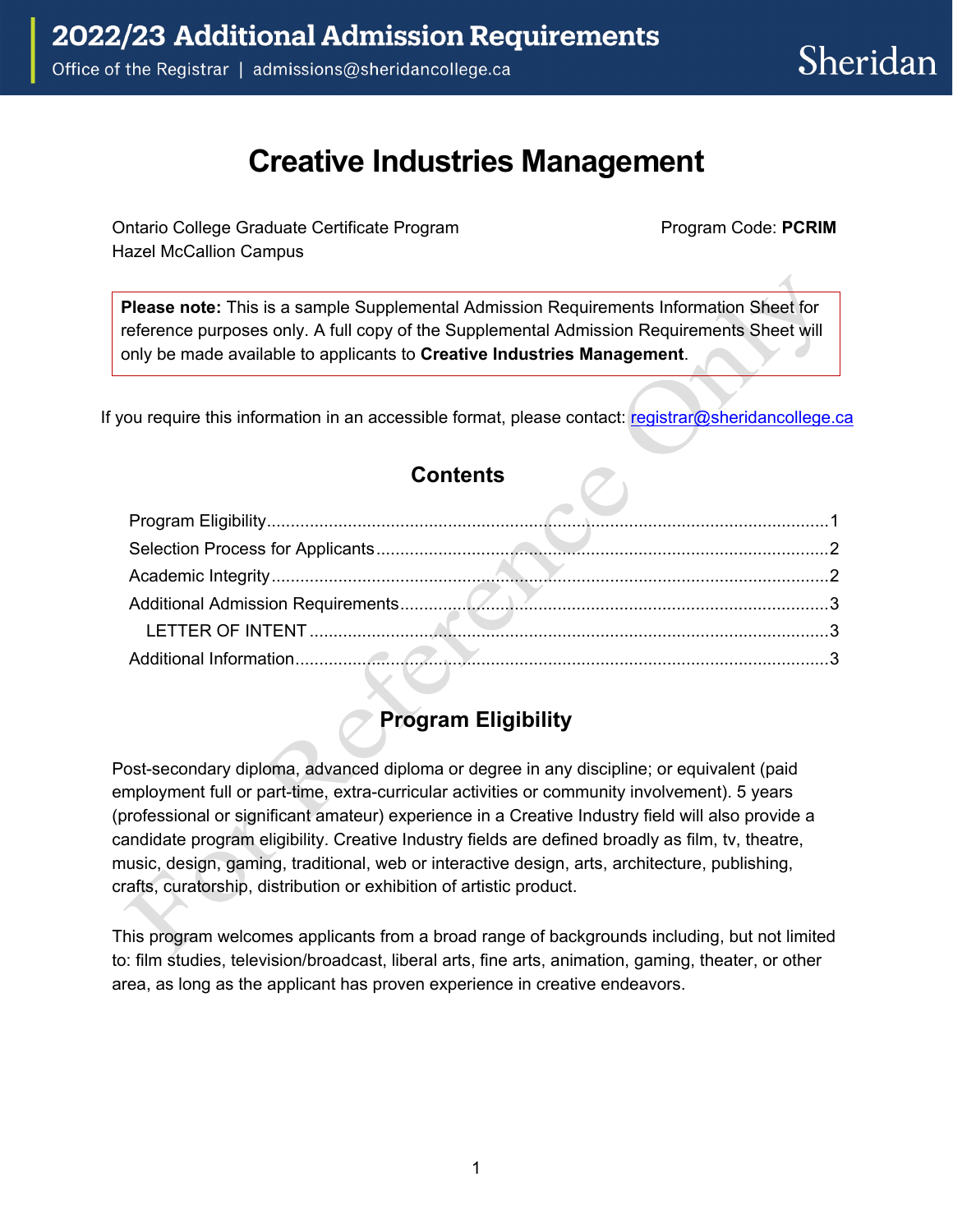### **Selection Process for Applicants**

<span id="page-1-0"></span>Candidates to the program are selected on the basis of academic achievement and the evaluation of a [Letter of Intent,](#page-2-1) which includes volunteer/work experience that demonstrates their involvement in the creative industries or production.

Postsecondary transcripts, indicating courses completed to-date, must be submitted at the time of application.

<span id="page-1-1"></span>Applicants selected for the program will be notified through their Sheridan email account. Decisions will not be released over the phone. Fee, registration and timetable information will follow. Classes for the fall term begin Tuesday, September 6, 2022.

# **Academic Integrity**

By submitting your Admission Requirements, you are agreeing to comply with Sheridan's Academic Integrity Policy. The Academic Integrity Policy states:

Sheridan College is committed to upholding the highest standards of academic integrity. The International Centre for Academic Integrity (ICAI) defines academic integrity as "a commitment, even in the face of adversity, to six fundamental values: honesty, trust, fairness, respect, responsibility, and courage. From these values flow principles of behavior that enable academic communities to translate ideals into action".

Applicants who are found to have falsified transcripts, cheated on admission tests, or submitted fraudulent documents or in any other way attempted to circumvent the admissions process in a manner inconsistent with the principles of academic integrity, will not be granted admission to the College. Those applicants will be ineligible for admission to any Sheridan program or course for a period of not less than 5 years, after which admission to the College will be reviewed on a case-by-case basis.

For programs where a portfolio submission is required as part of the admission process, portfolio work should represent an applicant's own ideas, writing, projects and creations. Where others have contributed, or non-original ideas have been included, applicants will give proper recognition and reference.